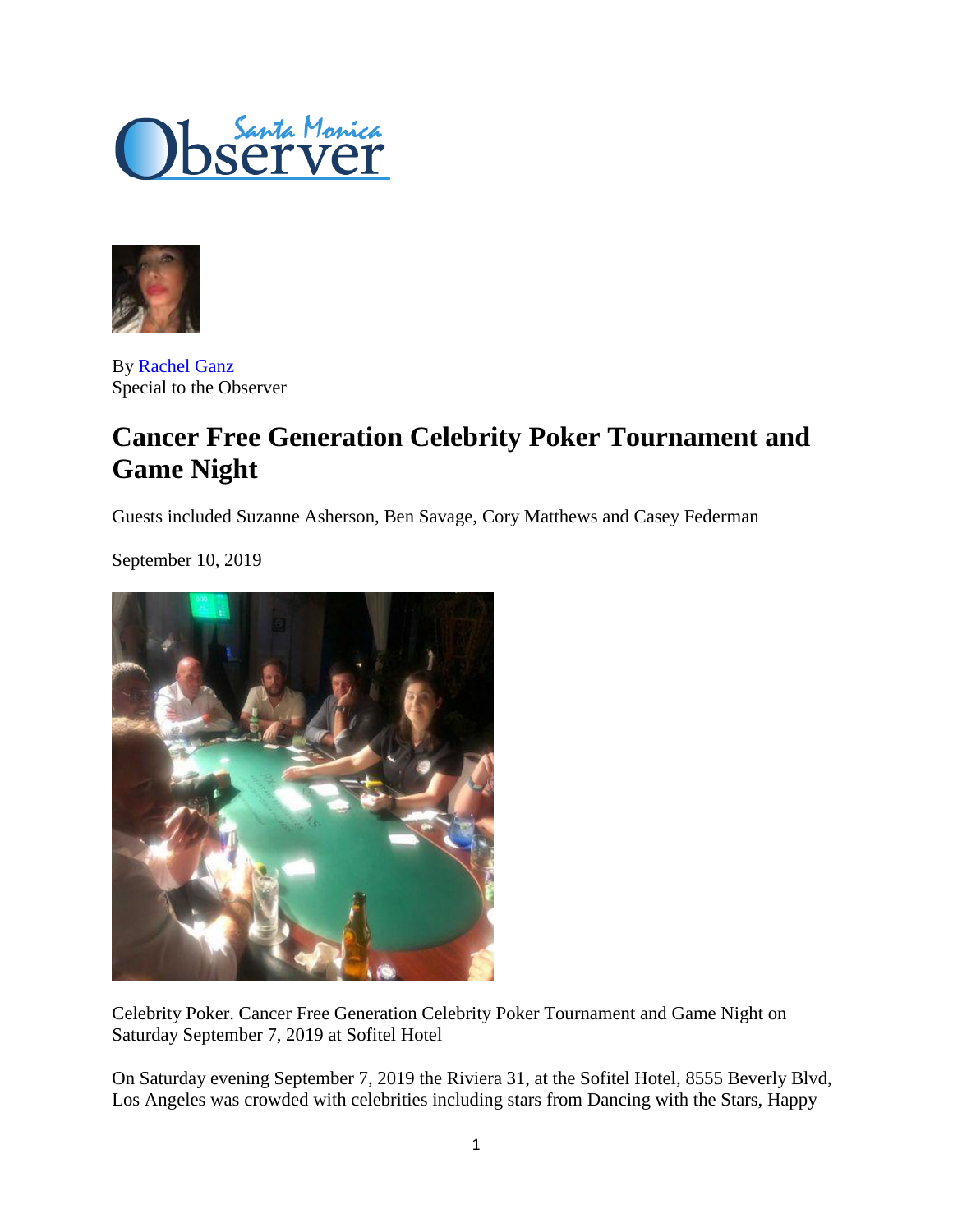Days, Grey's Anatomy, Truth Be Told, Twilight, General Hospital, Ballers, X Factor, Poker Pros.

Sports notables and many more participated in the Poker Tournament Games to help beat cancer at the 6th Annual Tower Cancer Research Foundation Cancer Free Generation Celebrity Poker Tournament

I was fortunate to be able to chat with Ben Savage, (Cory Matthews on hit TV sitcom Boy Meets World and spin off series Girl Meets World on Disney Channel) who is a big contributor to the CFG



Suzanne Asherson with actor Ben Savage. Cancer Free Generation Celebrity Poker Tournament and Game Night on Saturday September 7, 2019 at Sofitel Hotel

I was impressed by my conversation with the beautiful and charismatic Suzanne Asherson, Vice President of Cancer Free Generation (CFG), who is a breast cancer survivor, supporter and advocate.

This fun filled poker tournament honored Casey Federman, the Founding President of CFG, which is the young leadership division of the Tower Cancer Research Foundation. The CFG is supportive of medical cancer research, clinical trials, innovative doctors and medical professionals to facilitate new cancer treatment and procedures to conquer cancer